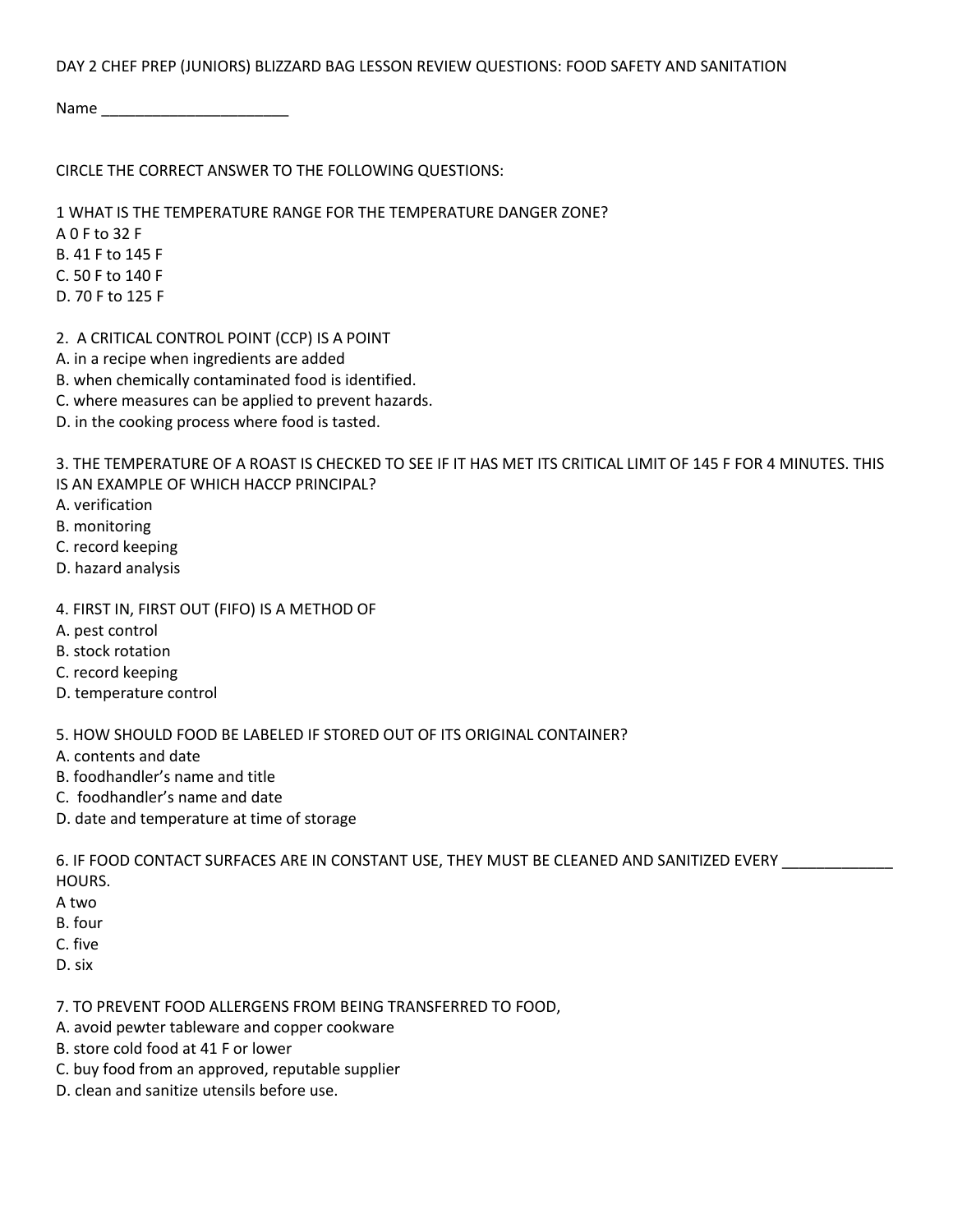- 8. FOODHANDLERS SHOULD KEEP THEIR FINGERNAILS
- A. short and unpolished
- B. long and unpolished
- C. long and painted with nail polish
- D. short and painted with nail polish

9. TO MEASURE THE TEMPERATURE OF EQUIPMENT SURFACES, USE A(N)

- A. thermistor
- B. thermocouple
- C. infrared thermometer
- D. bimetallic stemmed thermometer

10. WHAT IS THE MAXIMUM ACCEPTABLE RECEIVING TEMPERATURE FOR FRESH BEEF?

- A. 50 F
- B. 45 F
- C. 41 F
- D. 35 F

11. WHERE SHOULD RAW POULTRY BE PLACED IN A COOLER THAT INCLUDES RAW AND READY-TO-EAT FOOD?

- A. on the top shelf
- B. next to the produce
- C. on the bottom shelf
- D. above the ready-to-eat-food
- 12. THAWING FOOD AT ROOM TEMPERATURE COULD LEAD TO
- A. cross-contamination
- B. poor personal hygiene
- C. physical contamination
- D. time-temperature abuse

## 13. THE PURPOSE OF A FOOD SAFETY MANAGEMENT SYSTEM IS TO

- A. identify and control possible hazards
- B. keep all areas of the facility clean and pest free
- C. identify, document, and use the correct methods for receiving food
- D. identify, tag, and repair faulty equipment within the operation

14. WHICH POPULATIONS HAVE A HIGHER RISK OF GETTING A FOODBORNE ILLNESS AND WHY?

15. WHAT PERSONAL BEHAVIORS CAN CONTAMINATE FOOD?

16. LIST ALL THE INTANCES IN WHICH FOODHANDLERS SHOULD WASH THEIR HANDS.